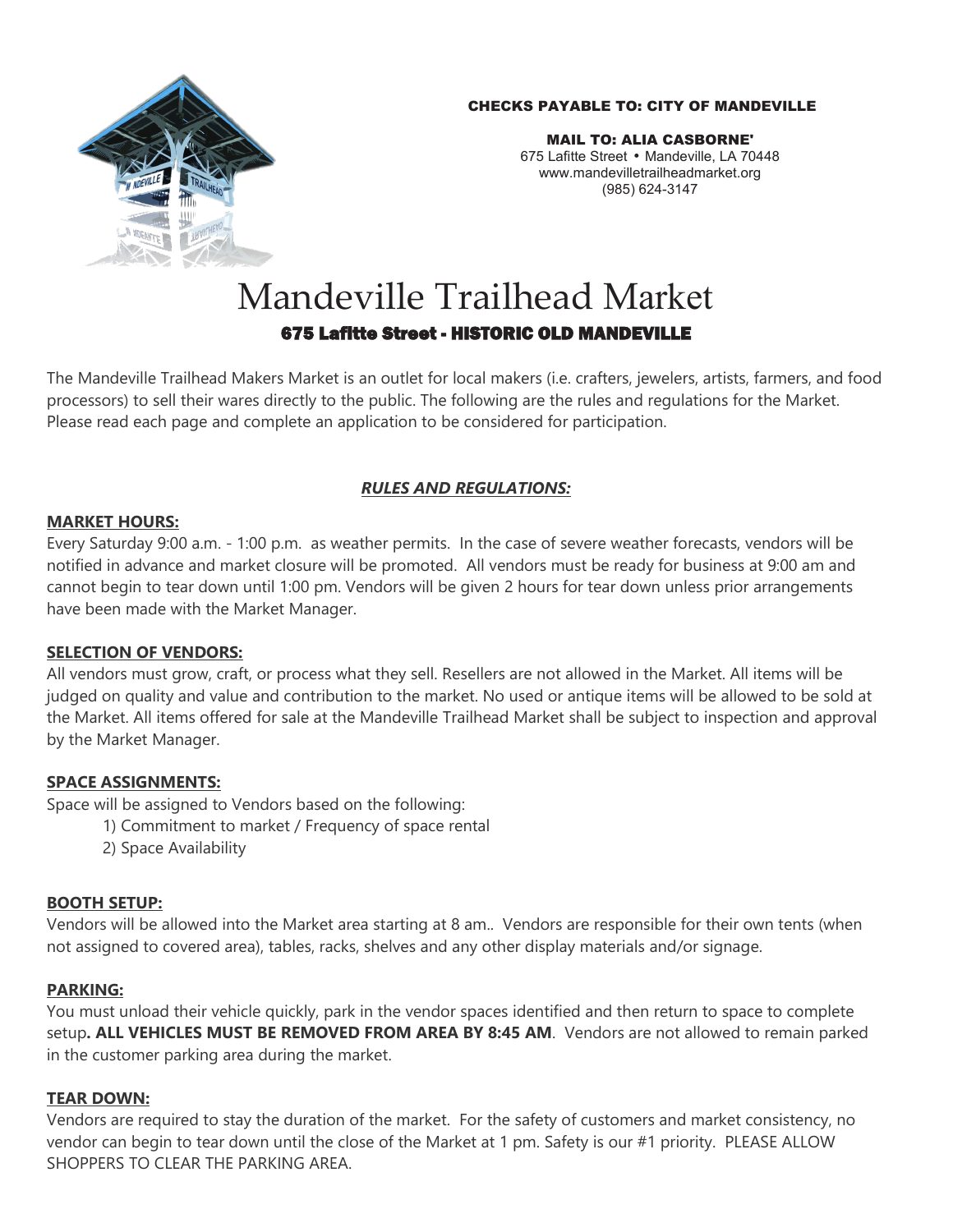# Mandeville Trailhead Market (Cont'd)

Vendors are responsible for returning the space to its original condition. All trash and personal materials must be removed from the booth area.

# **BOOTHS:**

- 1. Booth space will be approximately 10' x 10'. If the vendor exceeds past the 10' x 10' area, they will be charged accordingly, or required to meet the space requirements.
- 2. No stakes, poles, signs, etc. will be permitted to adhere to the ground or the exterior of any building, these items should only adhere to vendor equipment.
- 3. Marking or painting on the gravel or asphalt is prohibited.
- 4. All regular trash must be put inside the designated trash dumpster.
- 5. No dumping of chemicals, hay/straw, ashes, grease, or foreign items are allowed on the property.
- 6. ALL TENTS AND AWNINGS MUST BE SECURED WITH PROPER WEIGHTS TO PREVENT BLOWING AWAY AND CAUSING DAMAGE. TENTS PRE-APPROVED BY THE FIRE DEPARTMENT ARE THE EZ-UP FIRE-RESISTANT TENTS - IF YOU DO NOT HAVE A EZ-UP TENT YOU MUST GET YOUR TENT APPROVED BEFORE YOU PARTICIPATE!

#### **FEES & PAYMENTS:**

Daily Rental fees of \$20 per space and made payable to The City of Mandeville. Invoices will be emailed on Monday each week for the upcoming market to be paid online by no later than Wednesday.

# **VENDOR PARKING**

Vendors must park in designated vendor parking areas only. Please see map for locations.

# **CLEAN UP:**

Each vendor is responsible for leaving their area clean. NO EXCEPTIONS. Mandeville Trailhead is not responsible for items left on the premises.

#### **SIGNS:**

All vendors must have a sign clearly marking the name of the business.

#### **PRINTED MATERIAL:**

Vendors are allowed to display in their booths materials that pertain to their products. Other than the Vendor materials, no petitions, or other printed material, political or otherwise, will be distributed or displayed at the Market, without prior approval.

# **PRICING:**

Pricing of goods sold at the Market and any applicable taxes are the sole responsibility of the individual Vendor.

# **AMPLIFIED MUSIC:**

Amplified music or paging systems cannot be used by Vendors. No generators are allowed unless approved.

# **HEALTH PRACTICES:**

All Vendors must adhere to sanitary procedures as outlined by the Health Department. All food concessionaires and food samplers are responsible for obtaining proper Health and food handlers permits and registration needed to do